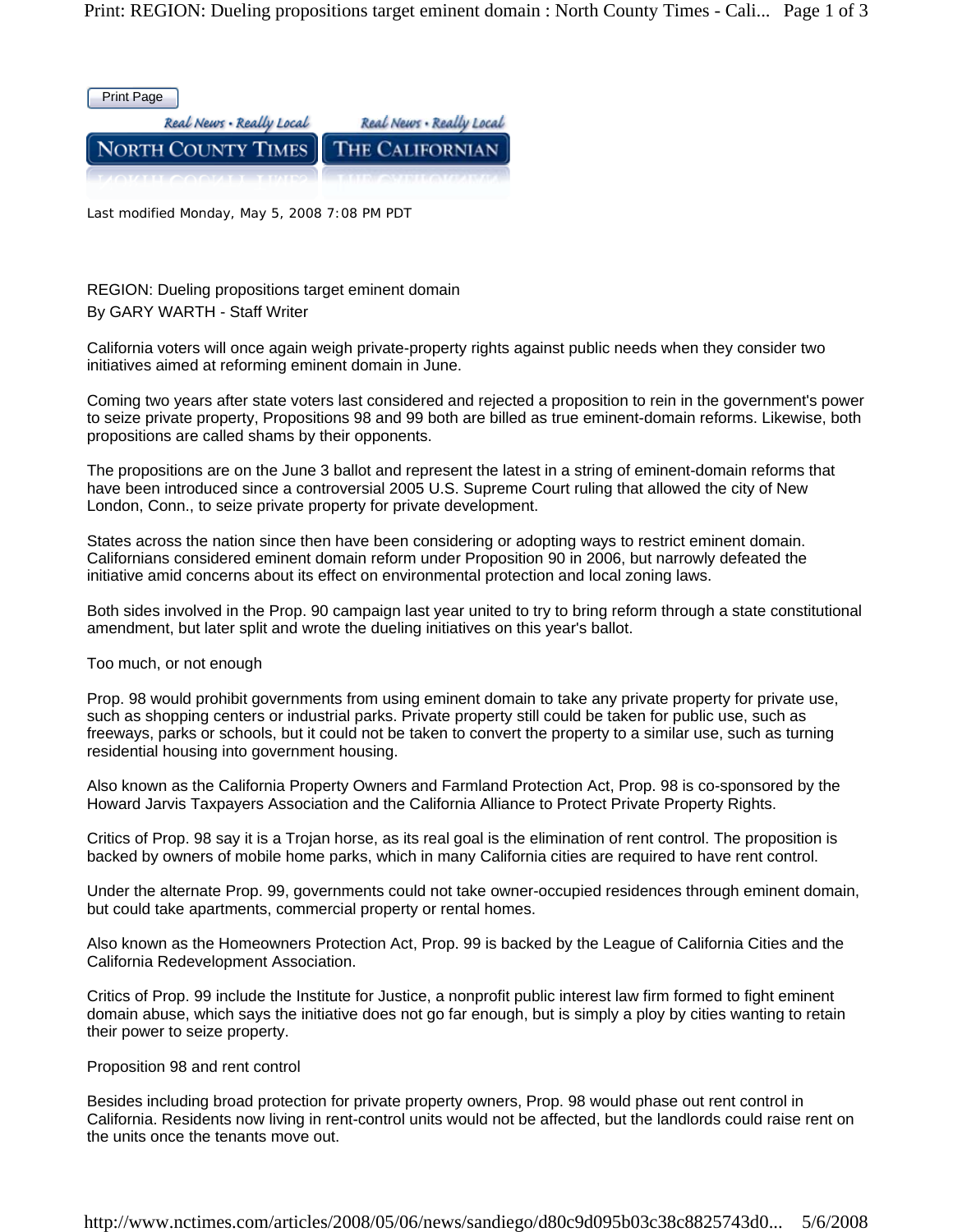Marko Mlikotin, a spokesman for Prop. 98, said the rent-control provision is related to eminent domain because both are about private property rights. Just as a property owner should have the right to decide whether to sell his property, he also should have the right to set the rent, Mlikotin said.

Mlikotin also said the provision was necessary because without it, the government could get control over a building it cannot physically seize through eminent domain. Taking over the building's rent would be just another way of taking over the building itself, he explained.

"The drafters of the measure have learned that when the government is prohibited from doing one thing, they'll get around it," he said from Sacramento.

Oceanside Mayor Jim Wood said he opposes Prop. 98 because ending rent control would hurt many of the city's seniors living in mobile home parks.

"This would be devastating to our senior citizens," he said.

Twelve California cities have rent-control ordinances, and about 110 mobile home parks throughout the state are under rent control. Escondido, Oceanside and San Marcos have mobile home parks with rent control.

Wood said he's not "overly thrilled" with Prop. 99, but plans to ask the City Council to endorse the measure.

Although Prop. 98 would phase out rent control only after a tenant has moved out, Wood said he worries owners would begin bullying elderly tenants to move out as soon as the proposition passes.

Tim Sheahan, present of Golden State Manufactured-Home Owners League Inc., agreed.

"If 98 is passed, think of the rampant elder abuse and exploitation that can happen," he said.

Kay Parker, an Oceanside Housing Commission commissioner, said she opposes Prop. 98 because it is "draconian" and takes away local control.

Besides protecting many property owners from eminent domain seizures, Mlikotin said Prop. 98 also would help business owners who lose their property to the government. The proposition would lift a \$10,000 cap placed on the amount business owners are reimbursed when they are displaced, allowing them more money to relocate.

In another change, Prop. 98 also relieves private property owners of having to accept take-it-or-leave-it deals, Mlikotin said.

"The government can take your property without even compensating you," he said about eminent domain. "The catch under the current law is if you take money, it's an agreement. This (proposition) would allow you to take the money and still challenge it if you haven't been fairly compensated."

## Proposition 99

In Vista, where some fear they may lose property as the city embarks on a large redevelopment project, the dueling propositions have many residents' attention.

While the City Council has endorsed Prop. 99, resident Michael Booth called it a fraud that offers no real protection for private-property owners or even the homeowners it claims to protect.

"Ninety-eight sees what the cities are doing," he said. "They're trying to boost tax revenues by pushing people out, buying property, selling it to developers. Whatever they have to do to boost tax revenues."

Booth is a member of Vista's Project Area Committee, a citizen committee required by the state to oversee any redevelopment plans that affect a large number of residents. While the city has never claimed a home through eminent domain, Booth said the city's latest proposed redevelopment plan could affect at least 3,000 residences, which has some people concerned.

"I think they're very justifiably worried about the power of eminent domain," he said.